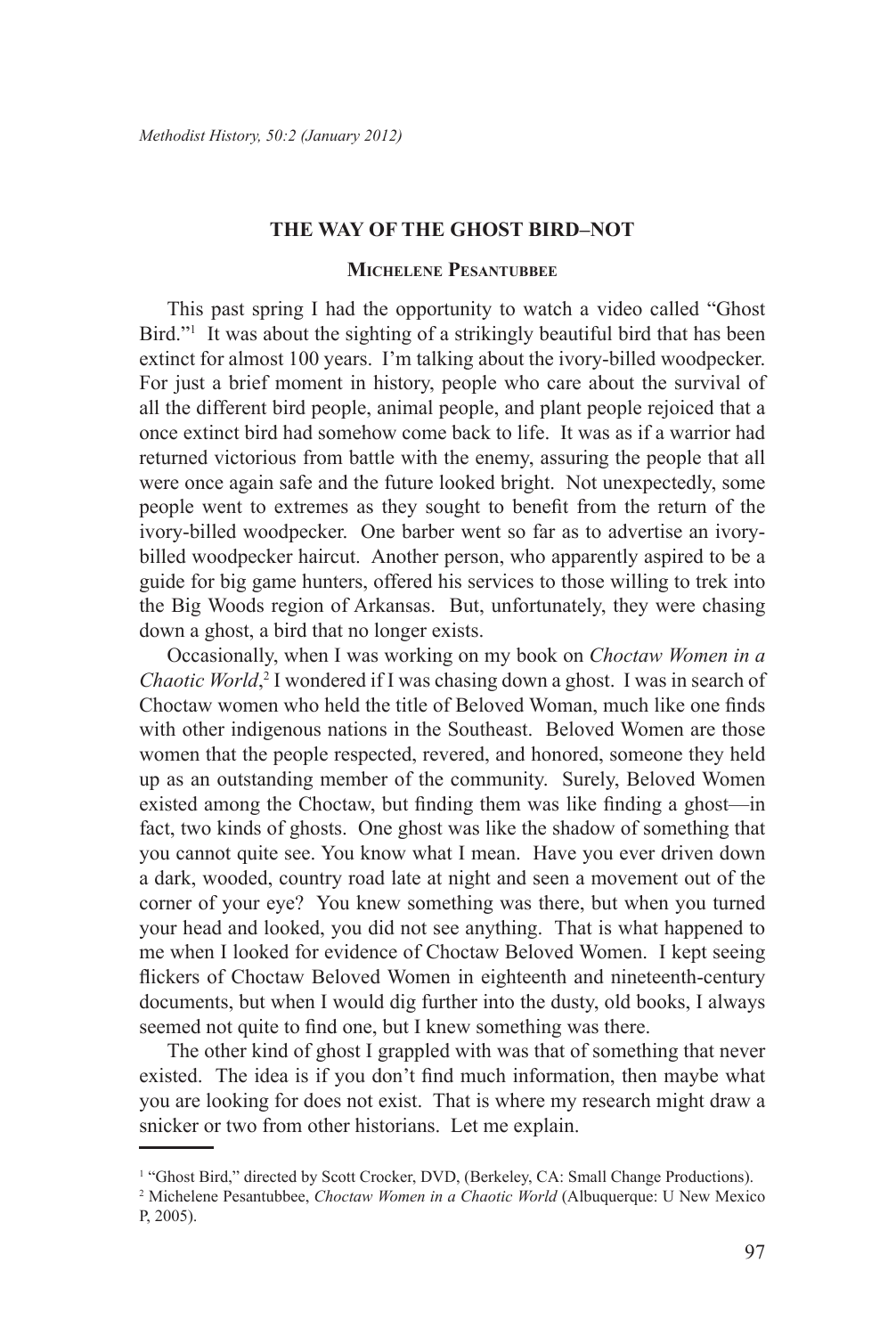In the video on the ghost bird, everyone was debating whether or not someone had really seen the ivory-billed woodpecker. Was the bird just a figment of someone's imagination? The filmmakers made light of the debate when they quoted Defense Secretary Donald Rumsfeld who once explained that, "the absence of evidence is not the evidence of absence. . . . Simply because you do not have evidence that something does exist does not mean that you have evidence that it doesn't exist."3 Okay, did everyone get that?

The people in the audience howled with laughter as they listened to Rumsfeld's convoluted reasoning. Me, I squirmed a bit in my seat, because I use a similar argument myself. I hope not in such a convoluted way. My argument goes something like this: Just because we don't find the phrase "Beloved Women" in the Choctaw dictionary, although we do find "Beloved Men", and we do not read stories about famous Choctaw Beloved Women as we do with the Cherokee Nancy Ward, does not mean Choctaw Beloved Women did not exist. Now I do not want to sound too much like Rumsfeld, but the absence of Beloved Women titles is not evidence of the absence of Beloved Women.

I could spend time explaining why we do not find much evidence of the existence of Choctaw Beloved Women, but I would rather talk about why we know there were and are Beloved Women. So, let me start with a story. All religions have stories whether we call them histories, mythologies, tales, or sacred utterances. These stories, whether from the Bible, the Qur'an, the Torah, or Choctaw oral histories, teach us about our values, about how we should live as a community. The story I am going to tell is one I told at my niece's and nephew's naming ceremony. This story takes place long, long ago before Europeans arrived on this continent, when the Choctaws tell of first arriving at *Nunih Waiya,* our beloved mound.

One day, two hunters left their village in search of game to feed their hungry families. After searching all day long all they managed to catch was a single black hawk. They roasted the hawk and sat down to eat it, but at that moment they heard a soft and melancholy sound coming from the distance. When they stood up and looked they saw a beautiful woman standing on a grassy mound. They ran over to her and she told them she was hungry. They immediately ran back to the fire to get their roasted hawk and gave it to her. She barely touched the hawk but she told the hunters that their kindness had saved her and she would not forget them. She told them to return to the exact same spot at the next midsummer moon. When the hunters returned they found a corn plant growing on the mound where she had stood. From then on the Choctaw began holding an annual five-day dance and feast called

<sup>&</sup>lt;sup>3</sup> Quote is in reference to Iraq's weapons of destruction, Daniel Kurtzman, [n.d.] "Donald Rumsfeld Quotes," http://politicalhumor.about.com/cs/quotethis/a/rumsfeldquotes.htm (accessed May 4, 2011).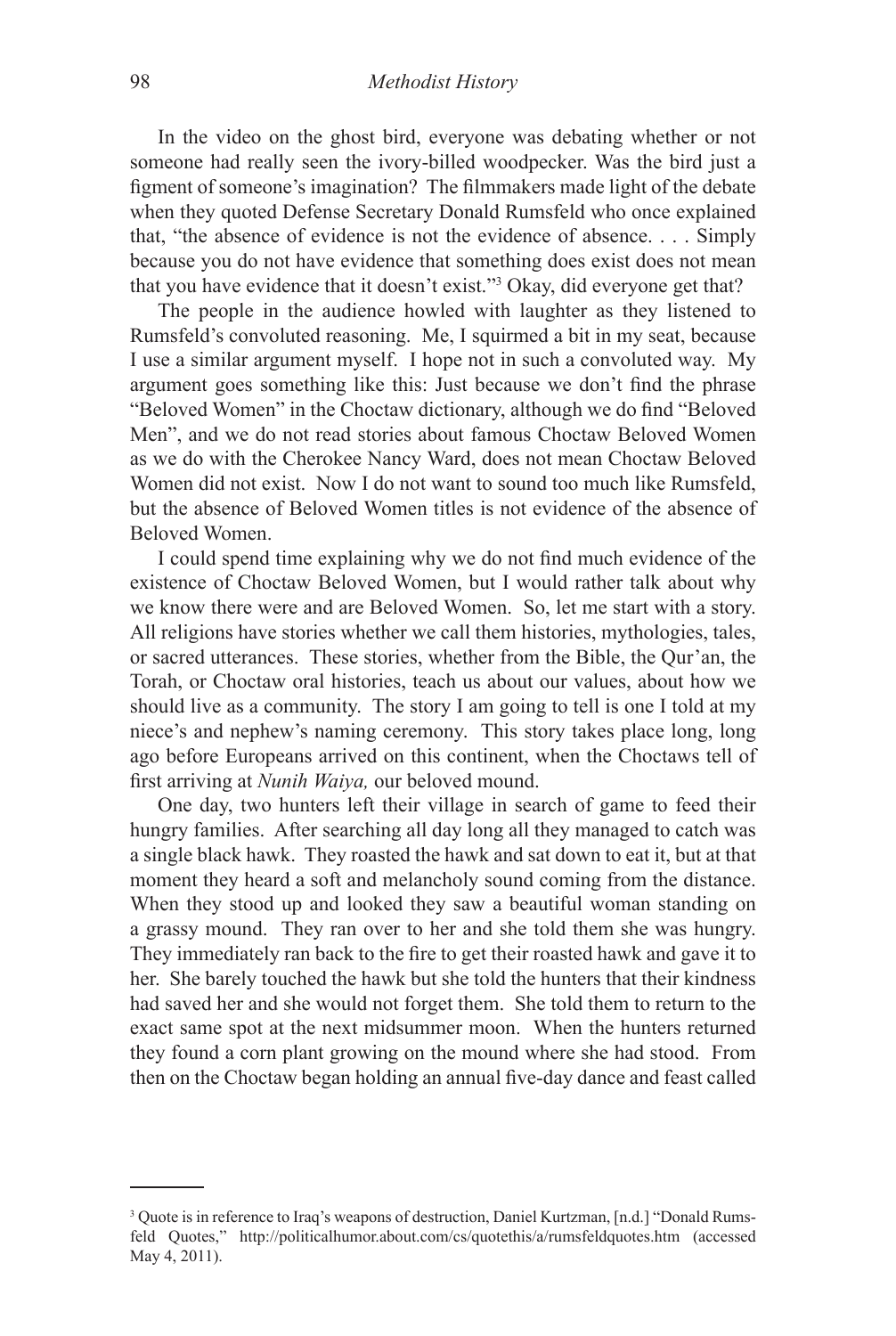## *Tanchi Okchamali Hihla,* or Green Corn Dance.4

Now Choctaws, as well as Creeks and Cherokees, know what a Green Corn feast means. *Tomfulla, tanchi labona, banaha, tanchi pulvska*—all of these are Choctaw corn dishes. [Mmmm, I'm getting hungry now. When is this over?]

This short story can tell us a lot about Choctaw life and Choctaw women. The basic message here is that men are the hunters and women are the farmers. Sometimes we forget that before Europeans came and introduced patriarchy to Choctaw people, the women in many Native communities including the Choctaw were the farmers. They had responsibility for the care of the cornfields and orchards, as well as the distribution of the foods brought into the family or community. However, there is much more to this story than that. The story tells us that humans cannot always depend upon an abundance of game to keep them fed. They also need plant foods like corn. In other words, men and women work cooperatively and collaboratively to provide for their families and communities. Hunters are not more valued than farmers. Both are equally beneficial to the community.

The story also tells us that generosity towards others is important. The hunters gave up the only food they had so that the woman could eat, and the woman, *Ohoyo Osh Chisba*, gave of herself so that the people could have corn. Now, corn does not grow or proliferate on its own. It takes the intervention of human hands to keep producing. Just as women nurtured the corn plants by weeding them and keeping birds and other animals out of the cornfields, they also nurtured their families and communities. This story exemplifies what it means to be beloved. A beloved person gives of oneself to benefit the community; a beloved person nurtures others so that they can be the best that they can be; and a beloved person is generous to others. No wonder we honor and cherish beloved people.

For Choctaw people, as well as the Cherokee, Chickasaw, Creek, and Seminole, the honoring of women was exemplified through the Green Corn Dance. We think the Green Corn Dance is more about the men because we've been taught to look at our own dances through the patriarchal eyes of Europeans. But if we take a closer look at the Choctaw dance we can see a different message.

Let's begin with the purpose of the Green Corn and the communal meal that everyone participated in as part of the ceremony. Traditionally, during the Green Corn everyone feasted and danced to celebrate the harvest of the corn and to pray for success in hunting among many other things. Women provided the corn and prepared all the food for the feast. However, Indians do not live by bread alone. In the old days they needed a little venison to make the feast complete and men provided that meat. So as in the *Ohoyo* 

<sup>4</sup> John R. Swanton, "Source Material for the Social and Ceremonial Life of the Choctaw Indians," *Smithsonian Institution Bureau of American Ethnology Bulletin* (Washington, DC: Government Printing Office, 1931), 103; Gideon Lincecum, 1861, *Traditional History of the Chahta Nation, Part I* (Austin: U Texas Library [March, 1932]), 20-26.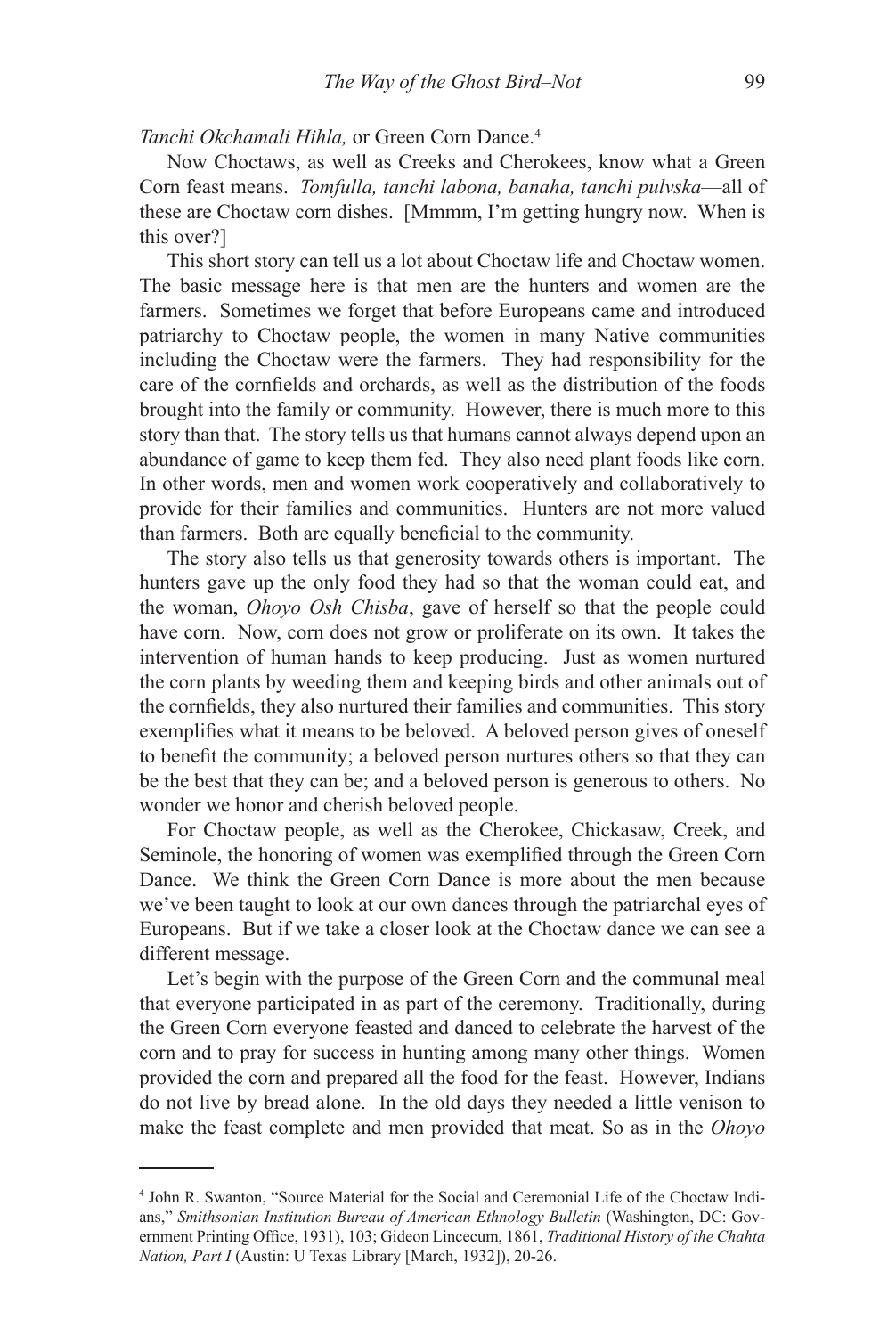*Osh Chisba* story, the men handed over their game to the women and the women shared all their food with everyone. Women and men contributed equally to the feast, although in many ways corn was seen as more valuable than meat.

Why do I say that? In one story told by a Choctaw man in the 1820s, there was a time when the Choctaw moved to a new place. Upon their arrival the women planted only part of their corn seed because they did not know if the corn would grow well in their new location. At harvest time they picked only 80 ears of corn so that the rest could be used for seed. The *miko* (or leader) told the women that they should distribute only one kernel of corn to each person and although they would have more meat than corn, it would be as if the feast consisted entirely of green corn.<sup>5</sup> Think about that. That is a powerful statement. One kernel of corn per person was all that was needed for the Green Corn ceremony to be complete.

What makes corn so valuable? Corn as well as other crops provided twothirds of the Choctaw's food supply. Without crops the Choctaw populations would not have thrived as well as they did, they would have had to relocate more often to follow the available game, and families might have suffered more episodes of famine forcing communities to split up into smaller units in order to survive. Corn also was used as medicine and for offerings. When diplomats or visitors arrived they received corn both as part of their meals and as parting gifts. Since the Green Corn Ceremony celebrated the corn harvest, it also acknowledged and celebrated the women who grew, prepared, and provided the corn that made life possible. Just as the stomp dance cannot go on until the turtles (or the women shell shakers) come out, the Green Corn Ceremony could not go on without the women and their corn.

In fact, I imagine that the only way the Green Corn dance could have continued without women is if some men dressed as women and carried out their roles. This would not be that unusual. For example, among the Haudenausaunee people, if the men's council wanted to communicate with the women's council, or vice versa, a male representative had to be made a woman. In other words, he would have to have female power ceremonially conferred upon him. He would then dress in a skirt before delivering the message.<sup>6</sup> Among the Yurok people, during the White Deer Dance, if the skins the male dancers used belonged to a male deer, they removed its antlers and the buck became a female deer because "women are the dance" and only females participate in the dance. "Men set aside their roles as men" in service to the creative principle of life.<sup>7</sup>

Since the Green Corn ceremony is also about the creative principle, about the importance of women, I want to talk a little bit about the impact of ending the practice of the Green Corn ceremony. Now some Choctaws might argue

<sup>5</sup> Lincecum, 1861, 169-171.

<sup>6</sup> Barbara Alice Mann, *Iroquoian Women: the Gantowisas* (New York: Peter Lang, 2000), 123.

<sup>7</sup> Mary Virginia Rojas, "She Bathes in a Sacred Place: Rites of Reciprocity, Power and Prestige in Alta California," *Wicazo Sa Review* (Spring, 2003):144.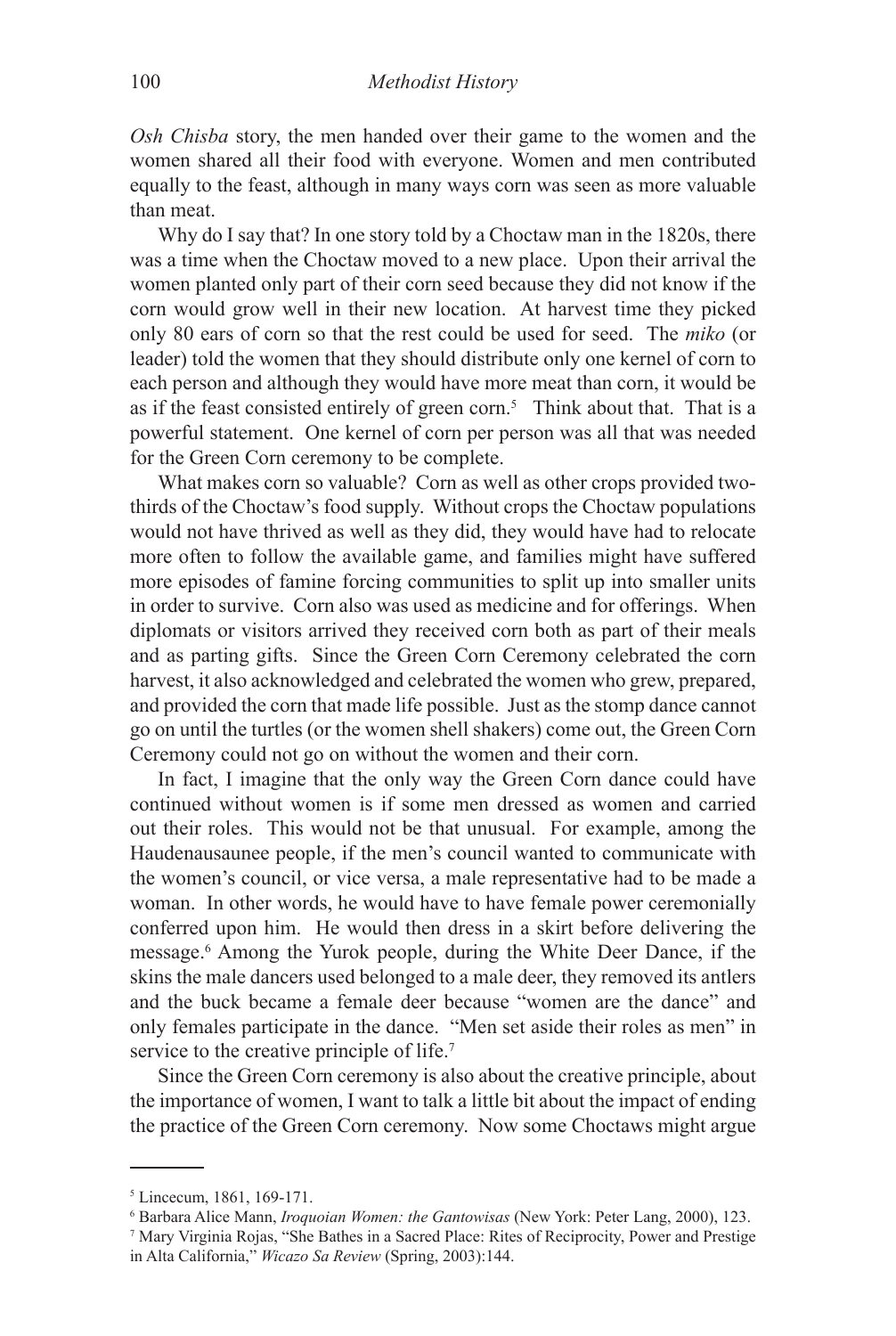that the ceremony continues today in the form of the annual Labor Day weekend festival, but the Labor Day weekend festival is a product of the world in which we live now. It embodies Choctaw and European/American ways [think pig races]; traditional and Christian elements; and Choctaw and other tribal cultures. Although some Choctaws are attending Green Corn dances today, the ceremony is no longer a nationwide event. In many ways, that's okay. We all adapt to changes and every generation adds its own distinct elements, sort of like creating the ivory-billed woodpecker haircut.

So we need to ask ourselves what was the cost of no longer carrying out the Green Corn ceremony? And what did Choctaws replace it with? With the Green Corn ceremony the Choctaws participated in a complex ceremonial system that encouraged and reinforced complementary roles between elders and youth (in other words wisdom and fearlessness). You parents out there know what I mean. Parents are older and more experienced and ideally will consider the consequences before jumping into danger. Teenagers, however, are another story. They usually act impulsively. Now this is not necessarily a bad thing. Wisdom helps us to consider all options before committing ourselves to danger, but once that decision is made, those who will act on conviction without fearing the consequences are needed to carry out those dangerous tasks. That is why in times of war we draft eighteen-year olds instead of fifty-year-olds. (Well, physical condition does play a part.) That is also why the young typically were war leaders in earlier times and elders were the peacetime leaders. Choctaw society understood the need for complementary roles. The same is true for women and men. They provided different things for the family, like corn and meat, but together they produced everything needed to maintain the Choctaw economy.

When the Green Corn ceremony ceased so, too, did an important way of recognizing women's contributions. Although we did not lose the idea that women were important, we replaced the teachings of the Green Corn ceremony with western patriarchal ideas. The missionaries taught Choctaw men that they should be both farmer and hunter and women helpmates or in service to men. Complementary roles were replaced with hierarchical ones, where men had greater status than women. Women were seen as the weaker sex who needed to be led by the men. The cessation of the Green Corn Ceremony meant little boys and girls lost an opportunity to experience traditional complementary roles at work. They no longer heard the stories of *Ohoyo Osh Chisba* and how she and the hunters helped each other. Instead they learned that men were the providers and women prepared what the men provided. Women's roles became secondary.

So what is wrong with hierarchical relationships? Hierarchical relationships can and do lead to lesser respect for those we consider secondary. We love winners, not losers. Have you ever heard anyone go up to the losing team and say, "Wow, that was a great game! You really lost big time! Can I have your autograph?" Let me give you another example. Someone who earns a huge salary is often treated better and gets more respect than someone who makes very little money. Sadly, we have seen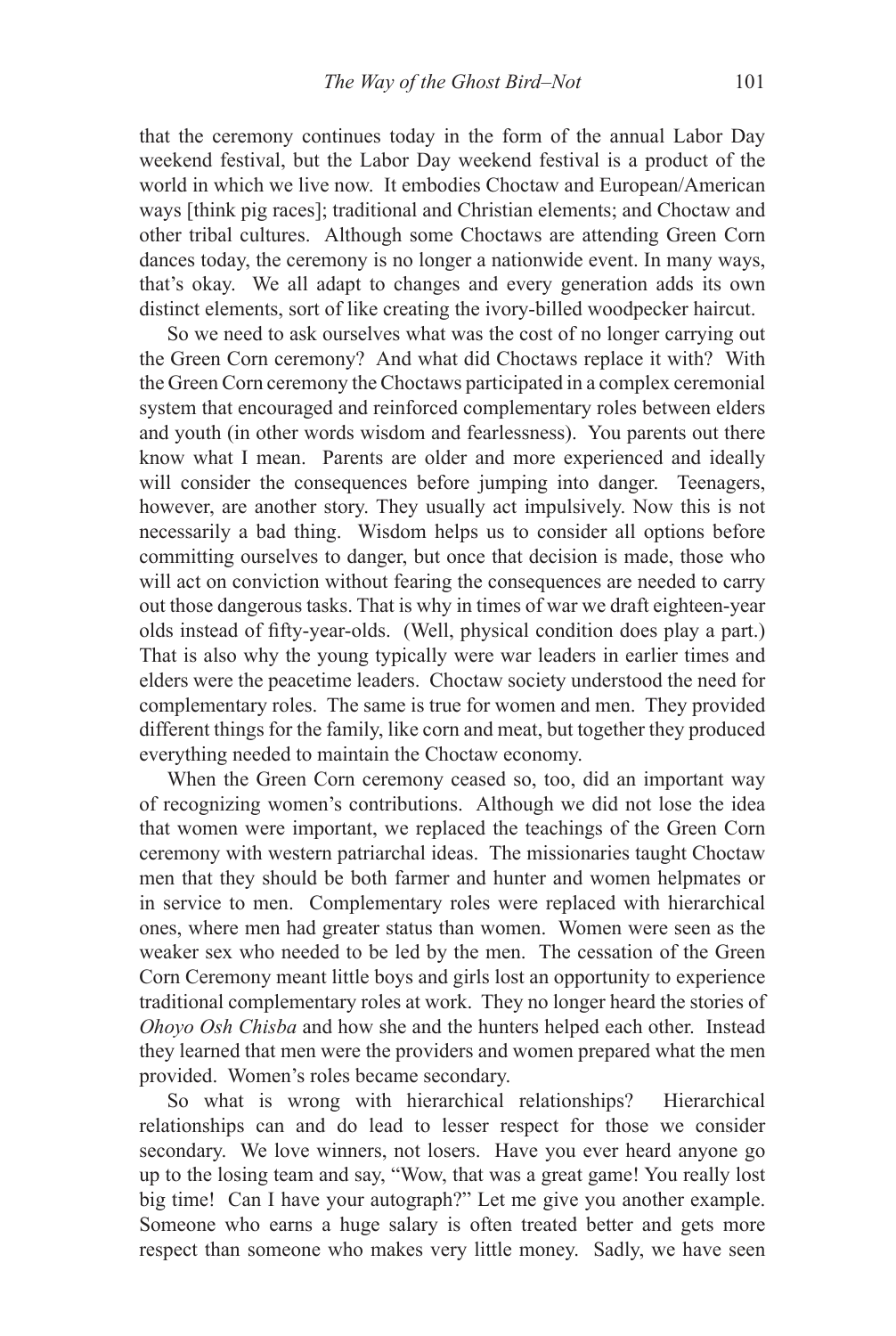these hierarchical relationships played out among men and women. The idea that women are secondary, that they are weaker than men (and I'm not talking about muscles), has contributed to violence against women.

The degree of abuse towards women whether by husbands, boyfriends, sons, or co-workers has reached epidemic levels in Native American communities. According to the 2005 Violence Against Women Act, Native American women suffer more than double the rate of rape or sexual assault than any other group. Homicide is the third leading cause of death for Native American women. Charon Asetoyer reported in the *Seminole Tribune* that "Sexual assault and domestic violence are so widespread in Indian Country that spousal abuse is occurring in younger and younger couples."8

My guess is that if I asked for a show of hands of every Native American here today, and probably everyone here, who knows of just one woman, whether a mother, wife, sister, daughter, aunt, or girlfriend, who has been verbally abused by a man or boy—and that abuse can range from being called stupid to threats too horrible to mention—I would guess that at least two-thirds of you would raise your hands. If we factor in physical abuse towards women, from threatening to hit someone to beating them, I would guess that there are very few people in Indian country who do not know of abuse towards some woman. I would also guess that many people who have witnessed or heard about abuse did little about it. This is not unusual. I look back on my younger days with regret because I saw a lot of abuse towards women and girls, and I often did nothing, most often out of fear. Fear that I might be the next target if I interfered, or that if I called the police, I would be ostracized by my own family or friends for getting someone thrown in jail. As I got older and started intervening by taking the person to safety or by calling the police, I felt frustration or helplessness when nothing changed.

Why do we do nothing, or why don't things change? Too often we blame the victim, or we don't respect them. I remember one day talking to a Native American student about respect for elders. The student replied that she does not refer to senior citizens in her tribe as elders because most of them don't deserve the title. She said elders are respected and honored people, and she saw too many elders who were alcoholics or drug addicts, people who didn't take proper care of their children, or who used abusive language. She looked at me and said, "You might not agree, but that's how I see it."

Her comment rather surprised me. I have always felt that one should have respect for one's elders. As I grew older and learned more and more about different Native American traditions and histories, I also came to understand the idea that any Native person, who can survive into their golden years, deserves some respect for simply having survived. For many of us that survival entails enduring racism, poverty, and other social problems that come from generations of colonization that includes horrific boarding school

<sup>8</sup> Charon Asetoyer, "Public Denial, Private Pain," *Seminole Tribune* quoted in *Sexual Assault in Indian Country, Confronting Sexual Violence* (Enola, PA: NSVRC, 2000), National Sexual Violence Resource Center, http://www.nsvrc.org (accessed July 5, 2011).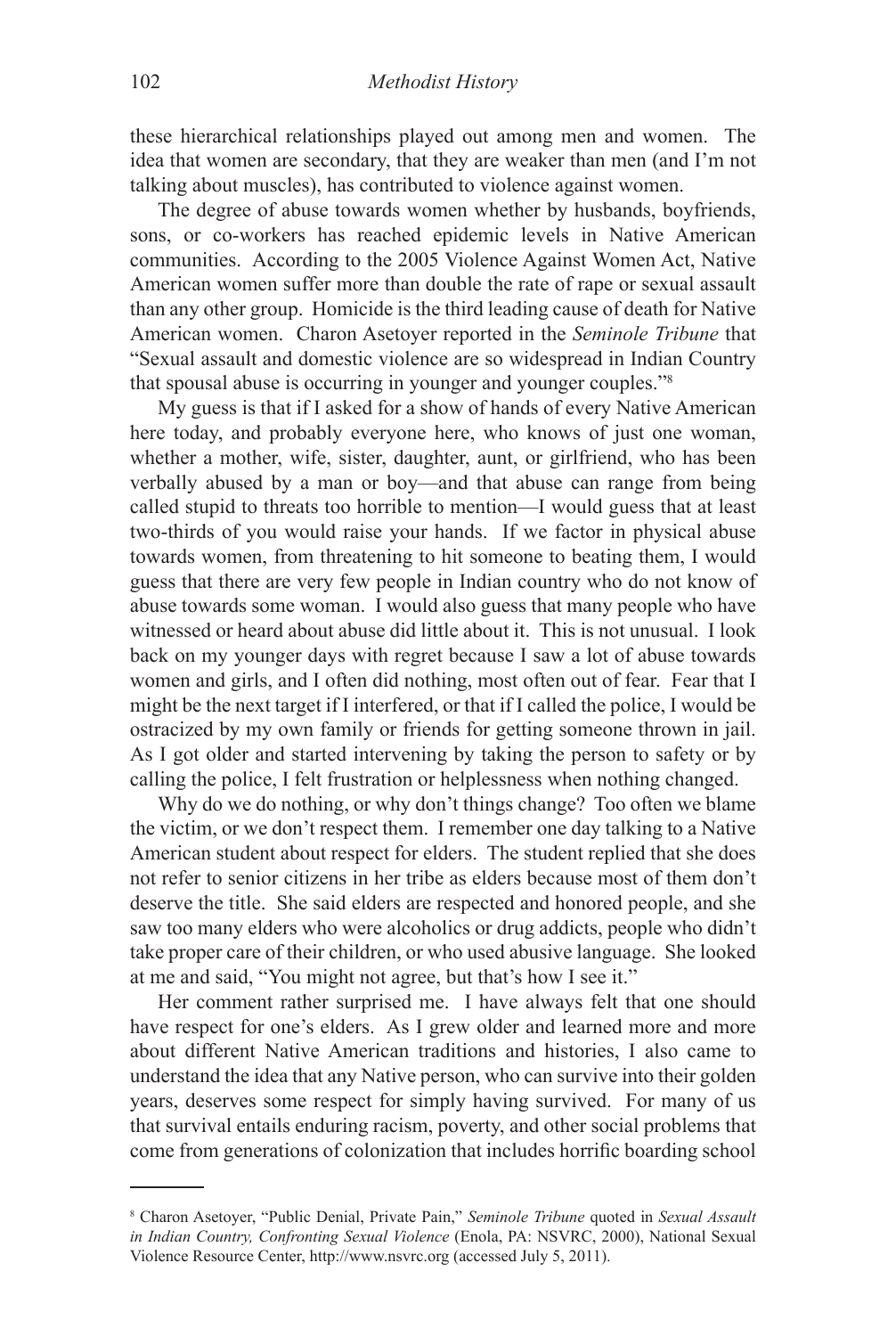experiences, suppression of religious freedom, and loss of homelands. We do not have to attend boarding schools to be impacted by those in our communities who did and endured abuse. We also do not have to be the perpetrators or victims of verbal or physical abuse to be affected by it. Each and every time a little boy hears someone abuse his mother or sister or auntie or grandmother, he learns little by little that women are not as good as men and need to be taught lessons. Each time a little girl witnesses such behavior; she learns over time that she somehow deserves such abuse.

I believe that abuse of women is one of the costs of losing the Green Corn ceremony or any other Native American ceremony that celebrated women, whether it is a puberty ceremony or a harvest ceremony. Let me explain what I mean by that. The Choctaw at one time determined ceremonial and other responsibilities based on clan membership. Among the Choctaw, clan membership was matrilineally based. In other words, you belonged to the clan of your mother. The spouse or father of the children moved into the home of the mother. This insured the safety and well-being of the women and children.

I am not trying to claim that abuse never occurred in traditional Choctaw families back in the old days. What I do mean is that if a man abused his spouse or children, he was dealt with quickly and decisively by the woman's father, and any unmarried brothers, sons, and uncles who still remained in the household, as well as by the womenfolk. He most likely found his belongings bundled up outside the home, letting him know he had better hope his mother or sister would let him move back in with them. He also might find himself ostracized by his wife's clan and by much of the community.

I am well aware that I don't know what my clan is, and many Choctaw I have talked to do not know, either. That may be because most of the Choctaw I know live outside the boundaries of the Choctaw Nation. I am sure some Choctaws must know their clans, but for contemporary religious and social responsibilities, clanship is not a significant factor. I am not going to argue that the loss of the Green Corn ceremony led to the loss of the clanship system. However, I do strongly believe that the loss of the Green Corn ceremony contributed to the loss of the clanship system. And, it was the clan through the matrilineal line that protected women and recognized their importance to the survival and well-being of the family and community. Women were not secondary, but were complementary to men, and men were complementary to women.

The loss of the Green Corn ceremony also meant the loss of an important means of reinforcing patience and respect. Think about it. In the old days no one, and I mean no one, dared to eat even one small kernel of corn no matter how hungry they were until the Green Corn ceremonial feast. Can you imagine what that was like? When I drive by a field of sweet corn today I am always tempted to jump out of my car and pick a few ears to take home to throw on the grill. The only reason I don't is, I am afraid I will get stuck on the barbed wire fence, and because I learned long ago that "Thou shalt not steal" (or is it "Thou shalt not covet thy neighbor's corn"?).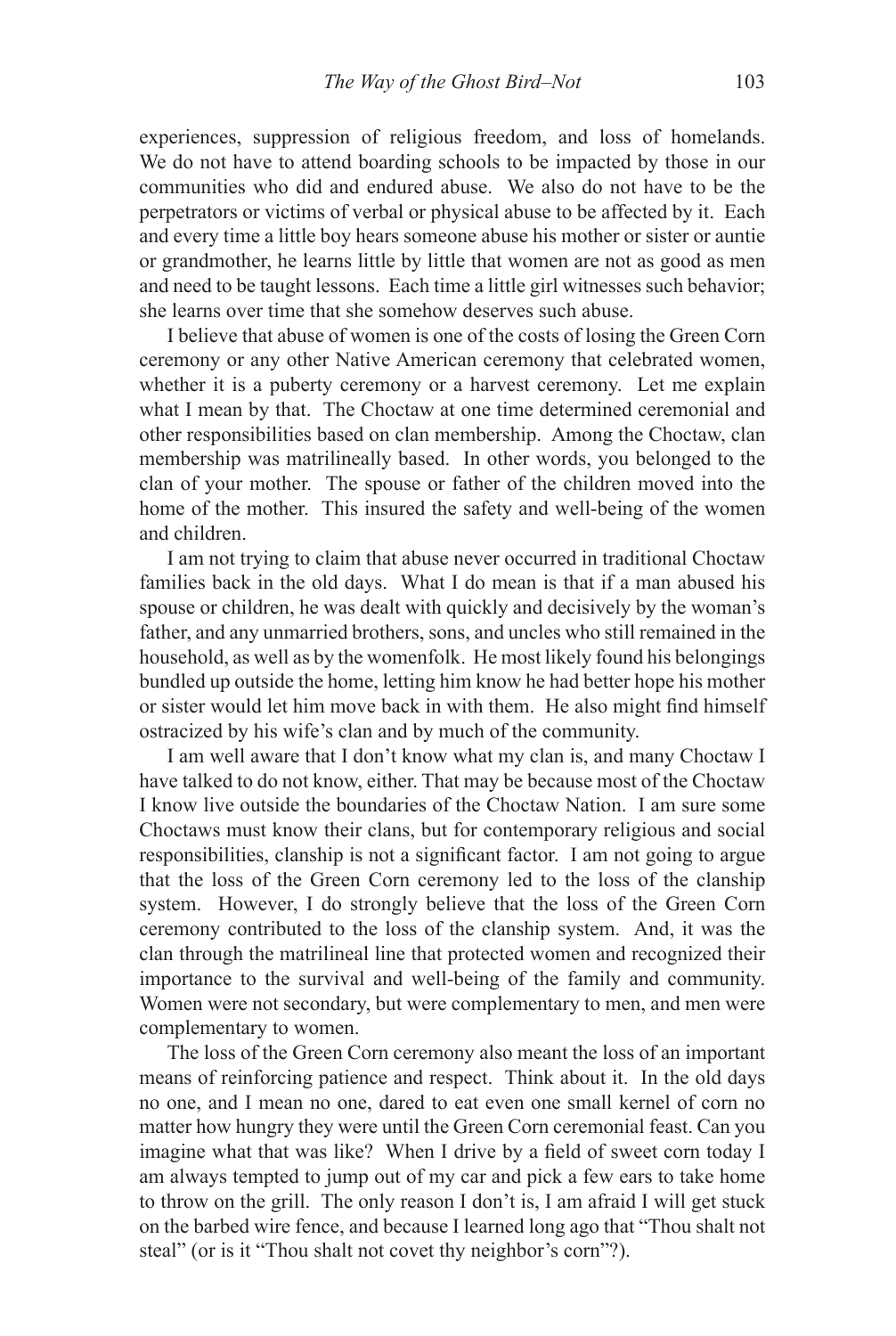Try to imagine what it was like in the old days. The Moravian missionaries wrote about seeing Indian people literally starving while fields of ripe corn stretched out in all directions. Even if it meant the corn would get hard if they waited, they said no one ate the corn before the Green Corn ceremony. So here you are, hungry, and it is Green Corn time. All the women are at their cooking fires fixing all kinds of delicious corn dishes. You can just smell the aroma of fresh corn mixed with venison or berries or nuts. Then you watch as the women walk into the central area carrying bowls and baskets of food. Your mouth is watering, your stomach is growling. Yet, you wait. You would never go up to one of the women and say, "Hey, that sure smells good! Let me have a taste." Or, "I'm starving! Can I have some now?" No, you wait. The food is blessed, and gifts of food are given to visitors or diplomats. Finally, everyone gets to eat. And, it is so good.

Now I do not know about you, but if I am hungry, I am going to walk into the kitchen and get something to eat. I do not care who is cooking or for what reason. I might defend my rudeness by letting them know my blood sugar is low and I've got to eat now, but however good my reasons are, the fact is that I do not always wait until the cook says, "Dinner is served." I've watched as cooks have swatted someone's hand away as they reached for a piece of cornbread or a spoonful of *tomfulla* before the meal is served.

What does this have to do with abuse? I've also seen men yell at their spouses because dinner is not ready on time, or because their spouse fixed something they did not want. We've lost our respect for patience or for the person preparing the meal. The creative and nurturing principles of the feminine and food have been forgotten. Women are considered to be just helpmates who are not helping according to the desires of those particular men. Those men have never learned the importance of women because stories like that of *Ohoyo Osh Chisba* and her gift of corn, and the caring of plants and the earth, are not regularly told anymore. Among the Choctaw the story might be told at the annual Choctaw festival, or it might be published in an issue of *Bishinik*, but it is not taught regularly to the children.

I could go on and on about the cost of losing the Green Corn ceremony among the Choctaw, but it will not change things. What will change things is examining and evaluating how we live in the world today. For the majority of Choctaws, Christianity is an integral part of their lives. They look to the Bible to learn the rules they should follow and how to behave towards one another. However, that does not mean that Choctaws or other Native peoples gave up their cultures for a new religion. We all know that we have not lost our identities as Native Americans, but we have struggled to survive as Choctaws or Cherokees or Creeks. And the message has not always been delivered in the same way. In the past our ancestors were sometimes forced to speak in English only; at other times Christian literature and songs were translated into our languages. The suppression of our languages was cruel, but not everyone lost their language. The Choctaw Nation, for instance, has a vibrant Choctaw language program.

Becoming Christian did not mean that Choctaws stopped being Choctaw.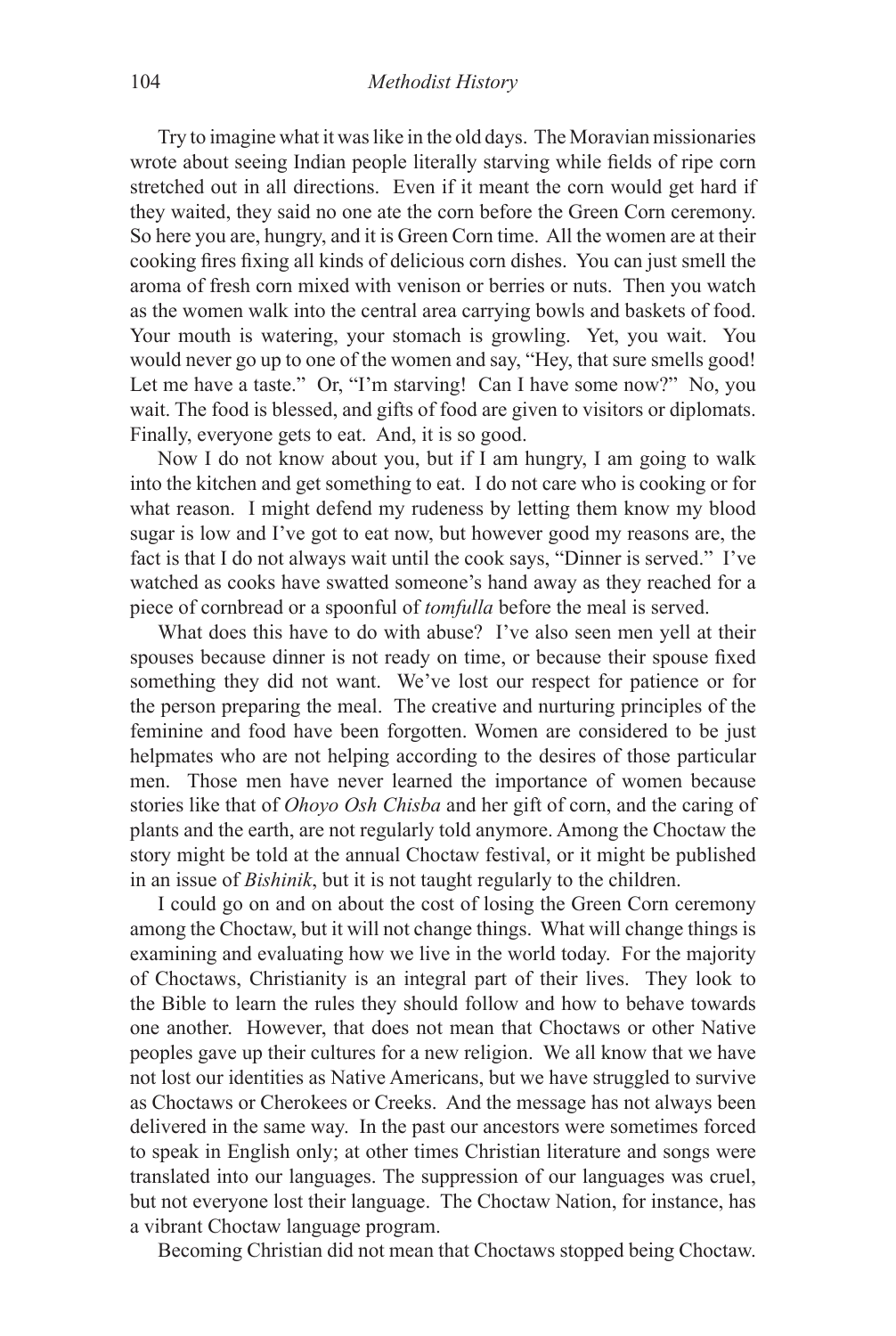Just because we were forced by necessity to create frybread from wheat that Europeans introduced to the Americas does not mean that we gave up our cornbread. Now I know that today we see frybread more often than cornbread at Native gatherings, but put a plate of cornbread on the table next to that pot of beans, and I guarantee you it will disappear. Serve them both, and Choctaws will eat both.

What I am saying is that Native people can be both Christian and Choctaw. From the time I first entered college in 1971 I have heard repeatedly from different elders all across the country that you do not have to choose between being "American" or being "Native American." The ones I listened to always said we should take the best of what European/Americans have to offer us, and reject the rest. They applied that philosophy to everything. In college they said it to encourage young Native Americans to stay in school and get an education. They might phrase it differently, to say you don't have to believe everything they teach you in college, but learn what will help you and your community. Or, they might say, "Learn to read and speak English to the best of your ability so that you can communicate effectively with other Americans, but do not forget your language."

When it comes to finding Choctaw beloved women I tried to follow that philosophy. I used whatever texts or books I could find written by non-Indians, no matter how offensive I might have found them, in order to separate helpful information from the useless, and I always tried to remember to look at that information through the lessons learned from Choctaw stories and experiences. Believe me, that was not easy. I did not grow up speaking or understanding Choctaw, so I can only try to understand Choctaw stories as they were translated by outsiders. That has been a real challenge.

But what I did find was that, *de facto,* Choctaw Beloved Women existed. By *de facto*, I mean that I found Choctaw women who carried out tasks and roles that were typically carried out by Beloved Women in other indigenous cultures. I did not find the title being applied to any particular Choctaw woman, although I did find a couple of general references to Choctaw Beloved Women. The absence of evidence of titles, however, is not evidence to me of the absence of Beloved Women (a little Rumsfield here). Rather, Choctaw stories like that about *Ohoyo Osh Chisba,* or documents that describe women doing sacred or important tasks such as preparing the Green Corn ceremonial meal, are evidence of the existence of Beloved Women.

The question now is whether or not Choctaw Beloved Women went the way of the Ghost Bird. Are they extinct? Did our honoring of special women disappear, only to seem momentarily to return in my book? Is this a case of the absence of evidence being evidence of the absence of Beloved Women in the present day? Let me go back to the story of the student who preferred to use the term senior citizen instead of elder, because older people in her community did not live up to her expectations of who should be honored with the designation "elder."

I know where that student is coming from. Like many other Native Americans, I have spent a lifetime around alcoholics, drug addicts, and the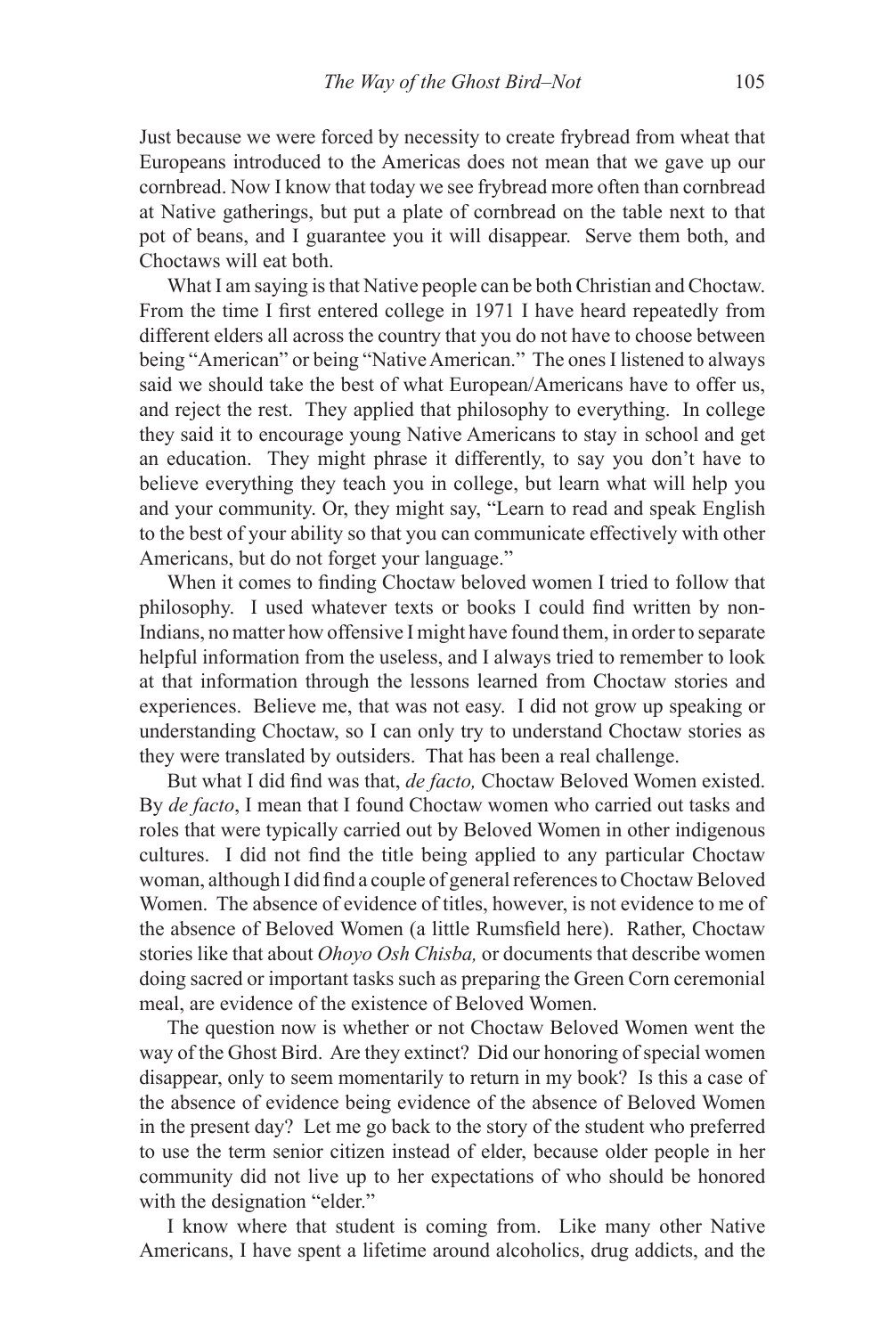chronically unemployed. I have had days of being disgusted, or angry, or scared, or completely stressed out by someone's inability to take care of him or herself, never mind her family. I have struggled to come to terms with a problem that is not mine, and yet is very much my problem. It is everyone's problem.

I can honestly say that I cannot think of a single person I like better when he or she is drunk rather than sober. But, I do know Native people with addictions, who, when they are sober are the kindest-hearted people who love their families and would do anything for them. When they are sober, they will go without so that their kids can have food and clothes. They will share their last pan of cornbread or pot of beans with a sibling or friend even though they have no idea where the next meal will come from. Maybe we can't quite call them Beloved, because they will turn to drink or drugs to handle their fears, and then they may not be so kind. They do not have the required skin seven layers thick to let troubles slide right off their backs. However, they are people whom you can almost glimpse as Beloved, but then alcohol enters the picture and like a ghost the image disappears.

While we cannot condone or tolerate such addictions, we can understand their genesis–which did not suddenly appear, fully formed, in some individuals. Such addictions have been passed from generation to generation through decades of abuse. As far back as the early 1700s Choctaw women were sexually assaulted by French soldiers and colonists who came into the area now known as Louisiana and Mississippi, following after the horrors perpetrated by Spanish explorers forcing their way across the Southeast. Choctaw women were excluded, first by the French, then by the British, and finally by the Americans, who refused to negotiate with them on economic, political, or military issues. French Jesuits feared that the mere presence of Choctaw women might cause them to have erotic thoughts. Forbidden entry into missionaries' homes, Choctaw women could not attend the religious instruction typically offered there. After the French Jesuits were forced to leave the area and American Board of Commissioners for Foreign Missions personal began arriving in the early nineteenth century, Choctaw women continued to face active discrimination. Such measures included, but were not limited to, being discouraged from speaking their native language, participating in traditional ceremonies, or maintaining their day-to-day cultural heritage of distinctive hairstyle and clothing. The boarding school system perpetuated much of this abuse.

I could go on all day about the abuses, but the point of all this is to ask the question, "How long does it take a community of people to recover from abuses that might be centuries old, or, that are so ingrained in our society that in some cases have become normative?" How can a people recover when abuses continue up to the present day? We all know that dysfunctional behavior is partly learned behavior and is passed on from generation to generation. Alcoholism, drug addiction, and abuse become an unfortunate part of culture. As a young person I often heard one Native person say to another, "What kind of Indian are you?" because the person chose not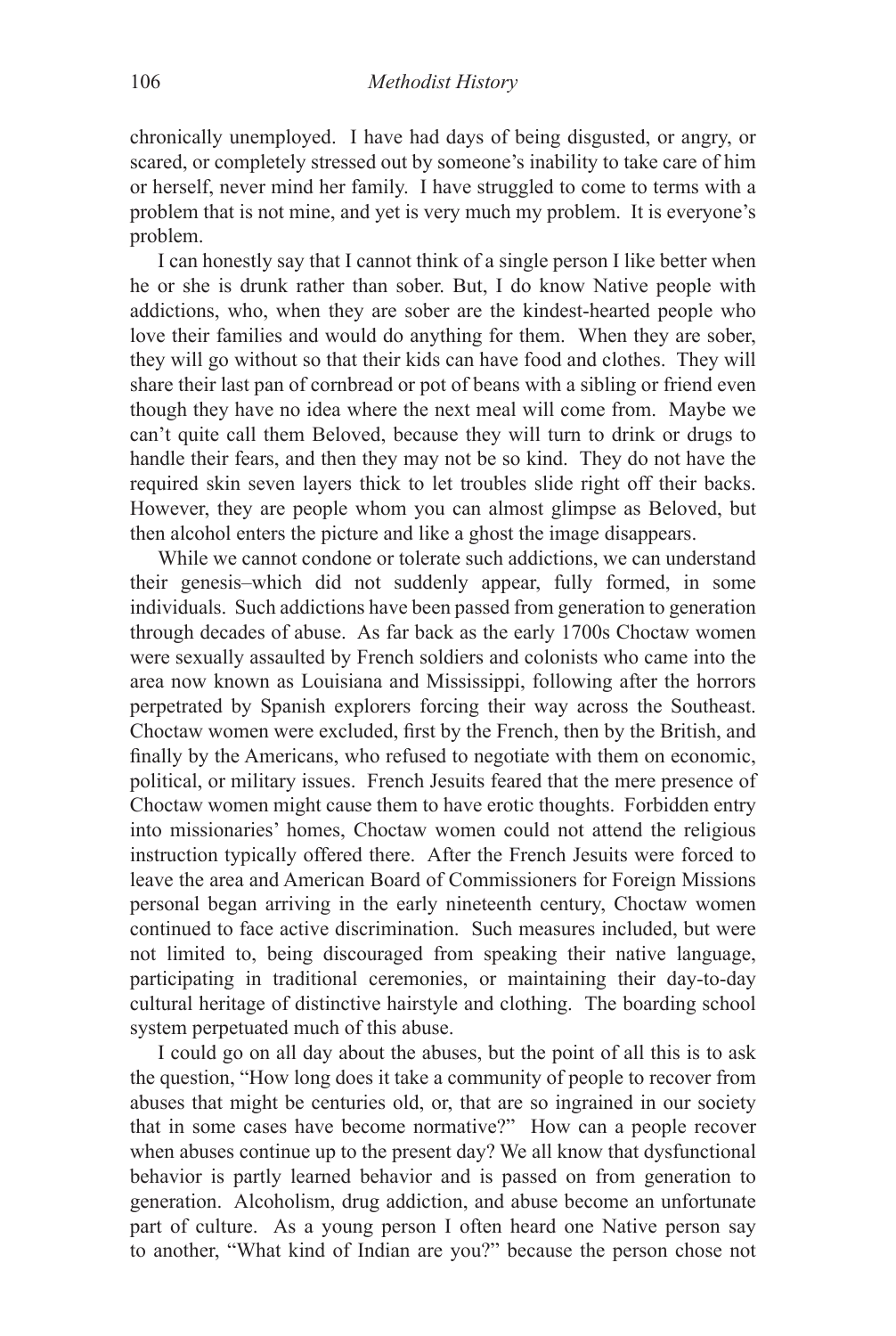to drink or at least not to get drunk. As a professor in a university where alcohol and drugs are part of that culture, I hear questions and comments about what good drinkers Native people are because they consume a lot. I respond, "No, those Native Americans are bad drinkers precisely because they consume too much."

Why do I bring up abusive behaviors towards and among Choctaw people or indigenous peoples in general? I do so because despite centuries of abuse, Native Americans have survived and in many cases, flourished. As I said before some alcoholic or drug abusing women have good hearts and good intentions, but their addictions lead to behaviors contrary to that of Beloved Women. But I do believe we have Choctaw Beloved Women in places where we might not think to look. When I look back upon my childhood growing up in Fife Memorial Indian Methodist Church, now United Methodist Church, I remember fondly the adult women in the church. Some were Choctaw, others Creek or Cherokee. Some of them were married to alcoholics; others were single women or single parents doing the best they could to raise their children within the Methodist church. The women with alcoholic husbands were essentially single parents because they had to care for their husbands, too, or they were on their own when their husbands were off in bars or sitting in jail. Let me be clear. Those husbands are dysfunctional and possibly abusers, but they are also victims of abuse, but that is another story. Today my focus is on the women.

These women lived either in the depths of poverty or on the edge of poverty, and every day was a struggle to feed their children. But like the great hunters of the past, they went hunting, hunting for jobs that typically paid minimum wage or less, hunting for USDA commodities, hunting for the best possible bargains in five-and-dime stories or Goodwill, and doing without so that their children could have some necessity.

Those same women would cook over hot stoves on steamy, hot summer days without air conditioning, sometimes staying up most of the night to get pies and cakes and *tomfulla, banaha,* cornbread, and beans cooked for first Sunday dinner at church or for holiday dinners. They would be in the tiny kitchen in the back of the church heating up foods or preparing the tables for everyone who was eagerly waiting to eat. I recall my mother, in particular. Sometimes she sat down at a table and either nibbled at her food or just sat there quietly and listened to the conversations around her. If someone asked her why she wasn't eating, she would say she wasn't hungry. She often said that at home, too. Now a cook might quip back, "Oh, I understand. I sample everything all day long, too, while I cook so I'm not hungry at mealtime either." But, I don't think that is what was going on. I think my mother, like the other women in the church, was worn out. They were exhausted, and hot, and just wanted to sit, but those women did not make everyone feel bad or self-conscious by saying they were exhausted by fixing all that food half the night just so everyone else could eat. With grace they ate sparingly, and much like *Ohoyo Osh Chisba* simply said they were not very hungry.

Now these women who did all this work and who had to face the daily